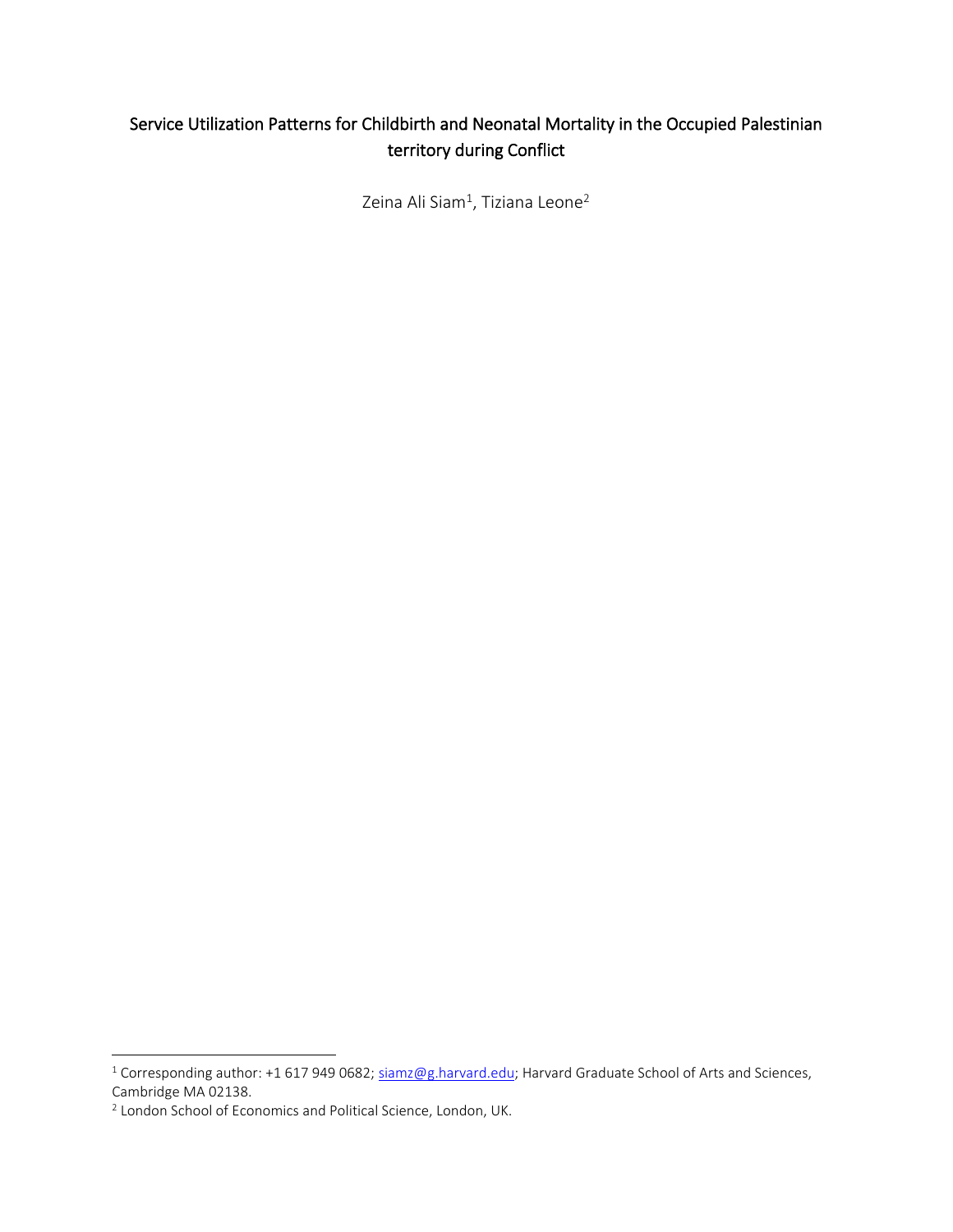## Abstract

Background. The global incidence of man-made crises has increased in the last decade. Evidence on demand-side deviations in service uptake during conflict is needed to better understand the link between conflict and adverse neonatal outcomes. We assessed the association between conflict intensity in the Occupied Palestinian territory (OPT) at time of birth and 1) utilization patterns for childbirth across different providers; and 2) neonatal mortality.

Methods. We combined data on conflict intensity with 4 demographic and health surveys (2004, 2006, 2010 and 2014), that included nationally representative samples of women of childbearing age. Our exposure variable was casualties per 100,000 population in defined sub-regions of the OPT. Our outcome specifications were a binary variable for neonatal deaths and a categorical variable for childbirth location. We used multivariate logistic regressions to assess the associations.

Results. High conflict intensity was associated with fewer childbirths in the private sector [RR= 0.97, p= 0.04], and non-governmental organizations [RR= 0.95, P=0.03] compared to public facilities. Conflict intensity was however not predictive of neonatal mortality beyond 2004.

Conclusions. Policy implications include better preparedness in the public sector for maternal care provision during conflict and exploring reasons for the slow decline in neonatal mortality in the territory beyond conflict at time of birth.

## Keywords.

Armed conflict; neonatal mortality; childbirth; healthcare utilization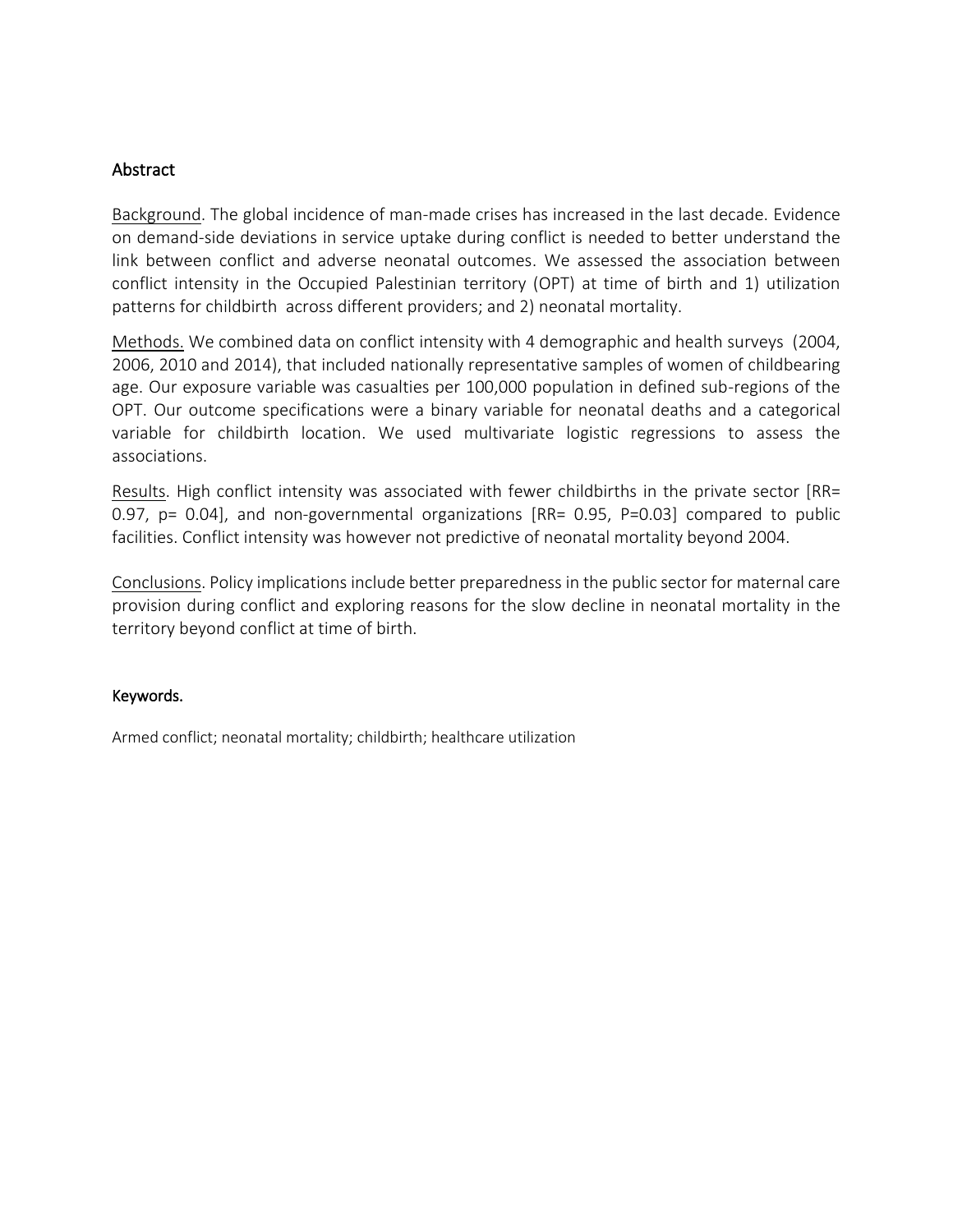#### **INTRODUCTION**

Since 2011, armed conflict has been on the rise, with one in every four people living in a conflict zone today[1]. Research from several contexts has linked conflict to adverse neonatal outcomes, including low birth weight, congenital complications, and still and premature births[2,3,4,5,6,7].

Several studies point to changes in services provision or uptake as potential drivers of adverse neonatal health outcomes in conflict settings. Evidence from the Syrian refugee context and Croatia found decreased access to antenatal care and skilled childbirths during conflict[8,9]. A recent study found an association between conflict and decreased cesarean section rates in the oPt[10]. Delays in seeking care among pregnant women, and compromised service provision have been identified in other contexts[11,12,13,14,15]. Exploring these relationships is warranted to derive policy measures that could limit the effect of conflict on pregnancy outcomes.

In this study, we assess changes in neonatal mortality rates and women's service utilization patterns for childbirth in the oPt during conflict. We first investigate whether conflict at time of birth predicts neonatal mortality. Heightened conflict during pregnancy was associated with lower birth weight in the territory[16]. Evidence from other contexts shows that prenatal stressors can cause several other birth complications[17,18]. While neonatal mortality from complications is largely preventable with simple measures such as breathing masks, and skin-to-skin contact[19], conflict may induce mortality if providers of maternal care cannot respond to induced complications properly, or if they experience consequences like reduced staff attendance or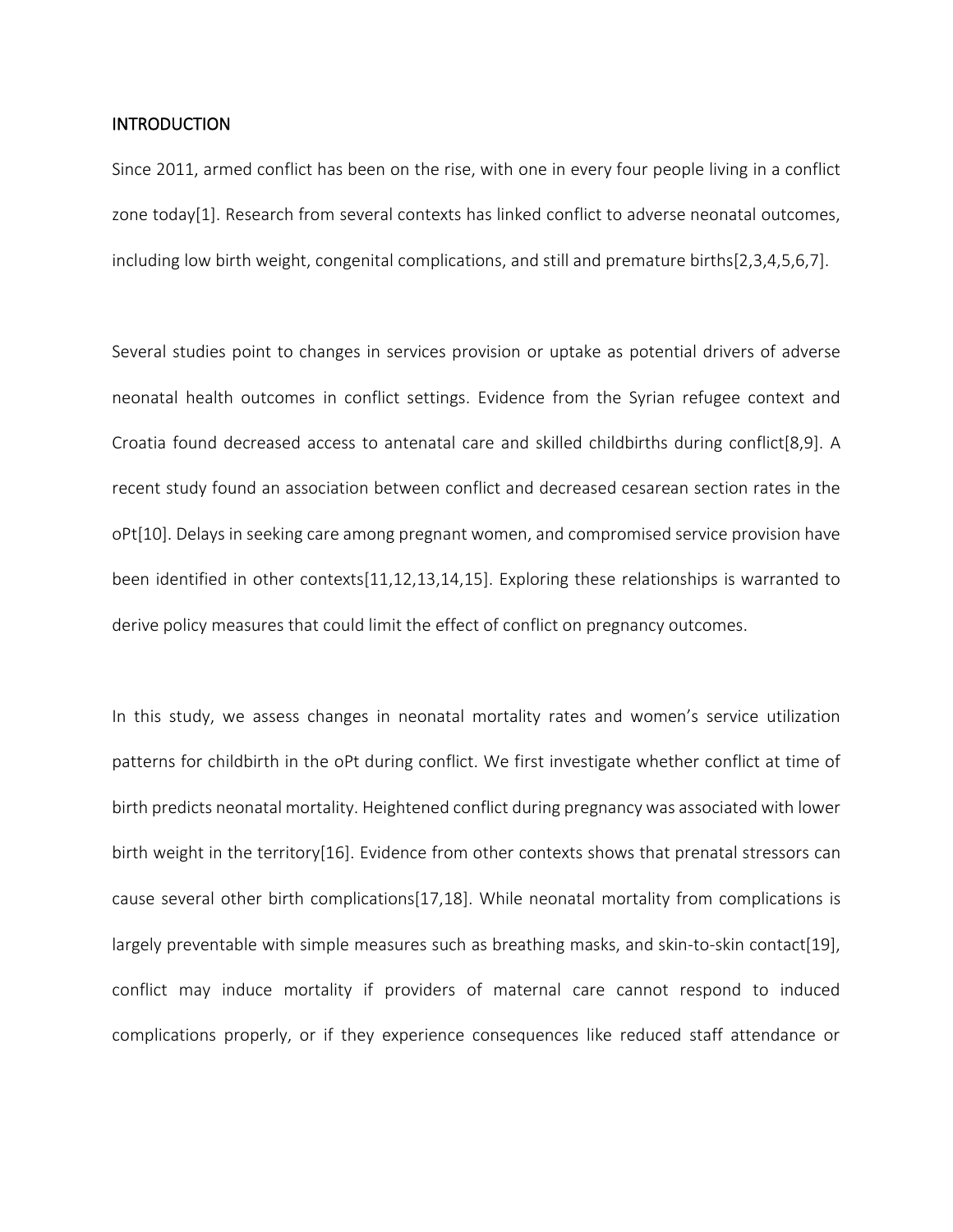supply shortages. Neonatal mortality has also stalled in parts of the oPt since 2006 – the reasons for which warrant exploration[20].

We also analyze service utilization patterns for childbirth at times of political turbulence. Several providers offer delivery and neonatal care including the public sector, the private sector, nongovernmental organizations (NGOs), facilities within Israel, and one United Nations Relief and Works Agency (UNRWA) hospital available for refugees[21]. Accessing Israeli facilities however requires getting permits via a lengthy process, and long-travel distances with checkpoints and cross borders. There is no clear referral system from primary to tertiary care, and provider choice largely depends on patients. Further information about the health system and patients' protracted access restrictions have been extensively described in the literature[10,22,23].

While research in low-resource contexts shows that women are willing to bypass closer facilities for better care, heightened conflict may push women to avoid long travels[24,25]. Women may also avoid Israeli facilities in an atmosphere of low trust and/or due to movement restrictions across borders. Due to the economic consequences of conflict, households may also limit themselves to the free care provided by public facilities.

#### METHODS

#### Data and Study Sample

We use several datasets from the Palestinian Central Bureau of Statistics: the 2004 Demographic and Health Survey, 2006 Pan Arab Project for Family Health, and 2010 and 2014 Multiple Indicator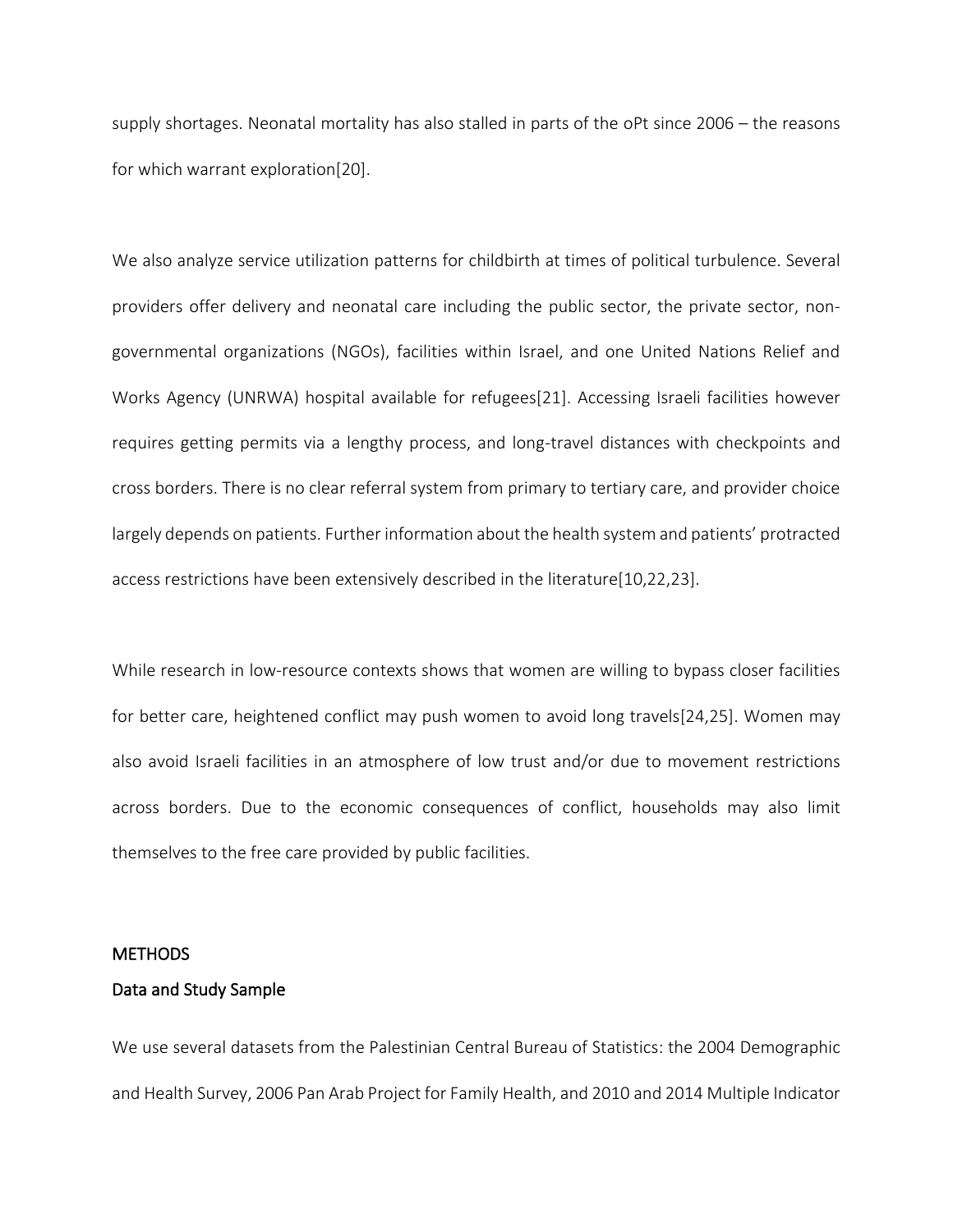Cluster Surveys. These surveys comprise nationally representative samples of women of childbearing age (15-54 years). The surveys include details about women's birth histories in the 5 years preceding the survey, including childbirth location. The duration during which this study takes place, ranging between 2002 and 2014, covers the second Intifada from 2002 to 2006, the 2008 Israel war on Gaza, and other shorter-term conflicts. We also obtain mid-year population projections at the province-level in the territory for the years covered. Finally, we utilize data from B'Tselem, the Israeli Information Center for Human Rights, which tracks the number of conflictbased casualties on a daily basis. Previous research confirmed the reliability of these data[10].

We build pooled cross-sectional data using the household surveys. Our sample consists of all births, alive or dead, that took place in the 24 months preceding each survey (N= 14,153). The 2 year inclusion frame was particularly chosen to maximize sample size and avoid survey overlap with respect to births covered. It was also chosen to minimize recall bias and changing household circumstances between birth time and interview date by excluding births that took place outside the two years preceding the survey. Given that the older surveys (2004 and 2006) did not provide exact interview dates, the middle month of the data collection period was used to estimate the interview time and consequently birth age at time of survey.

#### Measuring Conflict Intensity

The exposure, conflict intensity, is the number of conflict-induced casualties per 100,000 population during the month of birth in each sub-region (North West Bank, Central West Bank, South West Bank, North and Central Gaza, South Gaza). While measuring conflict intensity at a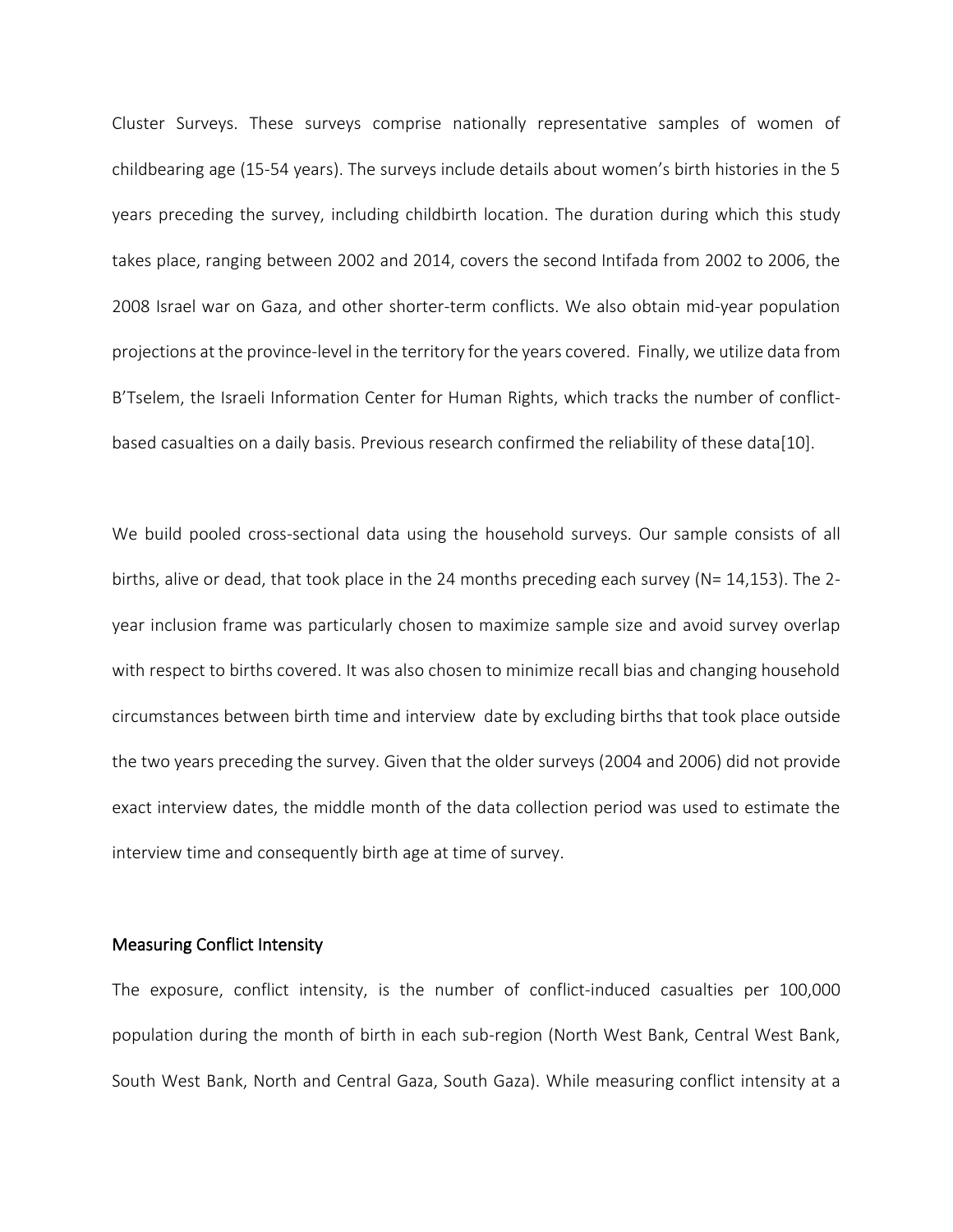smaller geographical scale would have produced a more precise measure, the 2004 survey did not provide information on location beyond sub-region. To quantify the exposure, the number of casualties was divided by the corresponding population size estimate. We assumed a linear increase in population by month. We matched each birth with the corresponding conflict intensity by month, sub-region, and year.

#### Measuring Neonatal Mortality and Childbirth Location

The first outcome is neonatal mortality, defined as women's reported deaths of their children within 28 days from birth. The second outcome is a categorical variable for reported childbirth location of the births, specified by ownership: governmental, private, NGO, or Israeli facilities, and an 'other' category for reported births outside the health system, those taking place in maternity centers with unspecified affiliation, or in UNRWA centers<sup>3</sup>.

#### Statistical Analysis

We applied multivariate logistic regression models to assess the relationship between conflict intensity, neonatal mortality, and service delivery location, respectively. Covariates included single status (singleton versus not), child sex, birth interval (less than 2 years, 2 years or more, or being a first birth), maternal age at time of birth (less than 18 years, 18-25, 25-35, and over 35 years), marital status (married versus not), and educational attainment (primary or less, secondary, high school or higher). Given the absence of a wealth index for the 2004 and 2006 surveys, we created

<sup>&</sup>lt;sup>3</sup> UNRWA wards were closed in 2006, leaving only one hospital for childbirth in Qalqilya.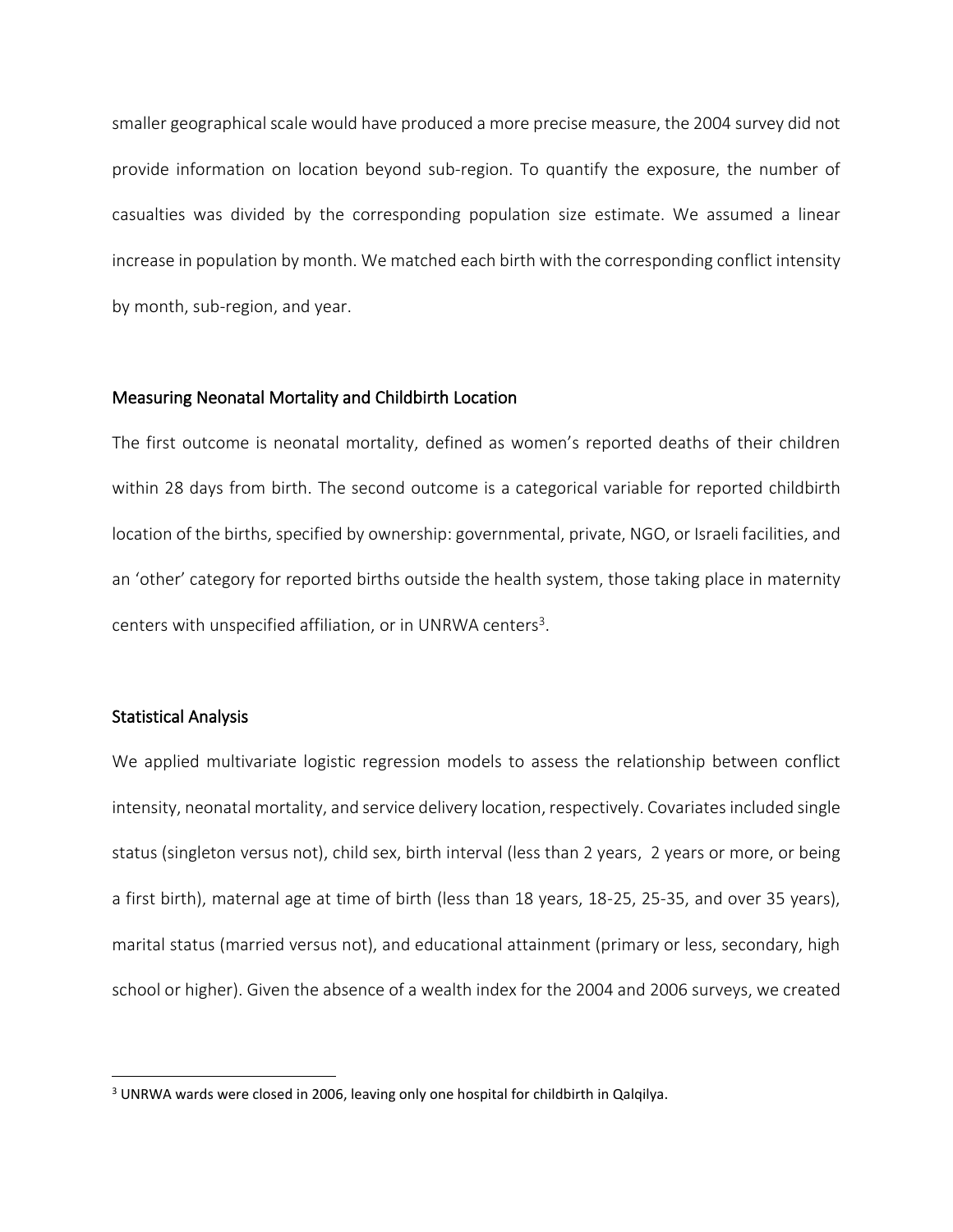a variable for household socioeconomic status for all surveys through principal component analysis[26]. We also controlled for locality type (rural, urban, and camp) and sub-region to assess for regional-level variations such as infrastructural development and religious views. To account for different survey designs, we generated a variable for survey-specific strata. We also generated a primary sampling unit variable for the 2004 and 2006 surveys, given the unavailability of the variable, via 'k-means clustering' approach. Standard errors were clustered at the primary sampling unit.

We ran two sensitivity analyses to account for design limitations. First, we included births occurring one month outside the 0-24 months inclusion criteria for surveys 2004 and 2006, to account for the potential exclusion of births given our estimation method for the interview date for those two surveys. We used multiple imputation to missing predict birth location for all births in the 2006 survey that met our inclusion criteria but had no information on childbirth location.

#### RESULTS

Figure 1 shows the variation conflict intensity during the period of the study over time and subregion. Central West Bank has, on average, the lowest conflict intensity, while the Gaza Strip subregions have the highest conflict intensity after 2004.

Table 1 shows the weighted summary measures for background characteristics for each surveys. Maternal age at birth and maternal education have both increased across survey years. The percentage of women delivering at or less than 18 years of age decreased from 2.4% in the 2004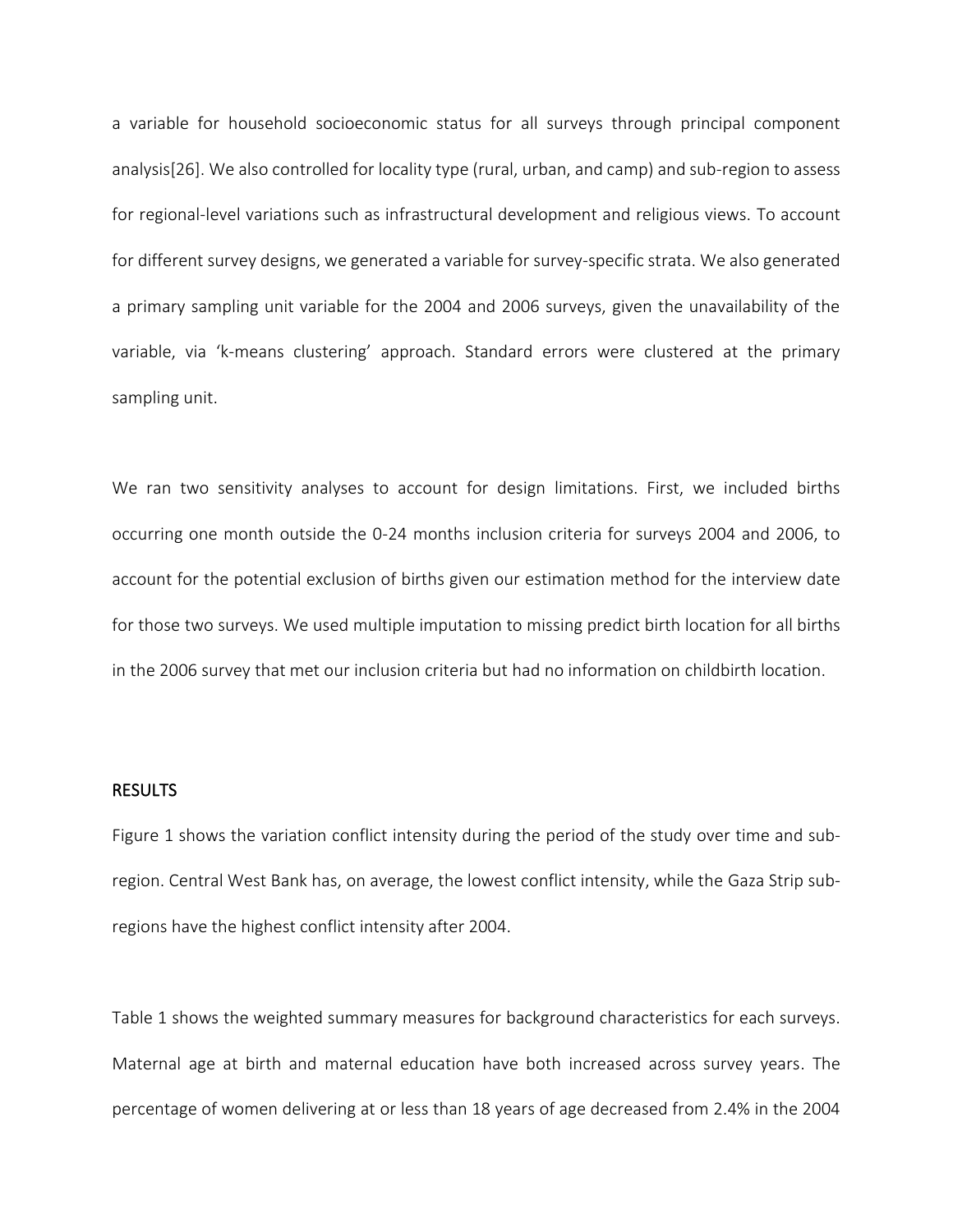survey to less than 1% in the 2014 survey. Women with high-school education or more increased from 12.8% to 39.0% over that period.

Table 1 also summarizes the neonatal mortality rate per 1,000 live births for each survey, and it shows that the rate has stalled between 2010 and 2014 at around 11 per 1,000 live births. With regards to the birth location distribution, the percentage of childbirths at governmental facilities has increased – from 518 per 1,000 live births in the 2004 survey to 618 per 1,000 in the 2014 survey but was variable among other providers. Birthsin Israeli facilities and NGOs were the lowest in all survey years, at 31 and 90 per 1,000 lives births in the 2014 survey, respectively.

Conflict intensity at time of birth had no overall association with neonatal mortality, with an odds ratio of 1.00 (95%CI:0.94,1.07; p=0.96). Breaking the relationship further in Table 2, we find that conflict intensity at time of birth was only associated with neonatal mortality for births between 2002 and 2004 but not further (OR=1.18, 95%CI:1.05,1.34; p=0.01). Other factors predicting neonatal mortality included being a single female child, for a younger and educated mother, with birth spacing of more than 2 years. We re-ran the analysis including births within one month of the inclusion criteria for the older surveys and found similar results (Supplementary Table A1).

We find a significant association between conflict intensity at time of birth and childbirth location (Table 3). Holding else constant, a one unit increase in casualties per 100,000 population is associated with a 5% decrease in the relative risk of delivering in NGOs compared to the public sector (RR= 0.95, 95%CI:0.91,1.00; p= 0.03), and a decline in the relative risk of delivering in private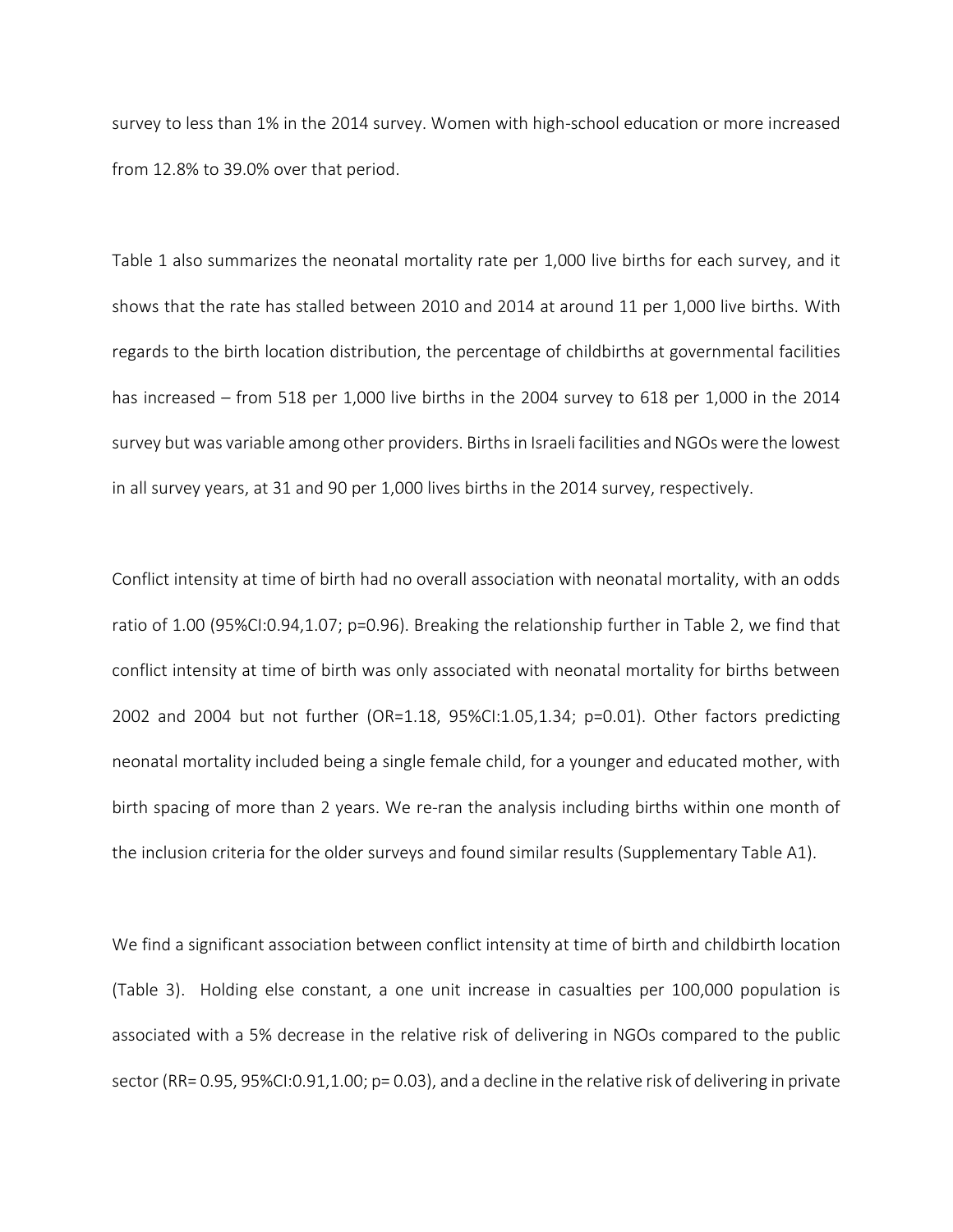facilities (RR =0.97; 95%CI:0.94,1.00; p= 0.04) (Table 3). Compared to the risk of delivering in the public sector, the relative risk of delivering in an Israeli facilities decreases by 11% with a one unit increase in conflict intensity but is insignificant at the 5% level (RR:0.89; 95%CI:0.52,1.51; p=0.67). Imputing missing childbirth location does not change the results (Supplementary Table A2).

## **DISCUSSION**

This study investigated utilization patterns for childbirths and neonatal mortality during conflict in the oPt. Our results show that conflict intensity at time of birth is not associated with neonatal mortality beyond the initial years of the second Palestinian *intifada*. One potential explanation is that the second *Intifada* comprised a longer-term conflict that overstretched the health system and potentially impacted health outcomes due to compromised routine care childbirth. Subsequent political turbulences have been shorter in duration. The 2008 Gaza-Israel war, for example, was around one month long. Neonatal mortality increases may thus be a concern at times of long-term conflict.

Another plausible explanation is that maternal care provision has improved over time to limit the impact of conflict on neonatal mortality. Indeed, between 2009 and 2016, the number of neonatal units increased from 181 (15.5 per 10,000 live births) to 219 (16.7 units per 10,000 live births)[27]. A recent neonatal study has also shown that basic equipment and medical staff on duty on weekdays are available in the majority of facilities[28]. Nevertheless, quality protocols, referral systems, and necessary drugs for complications like antibiotics and infusion drugs constitute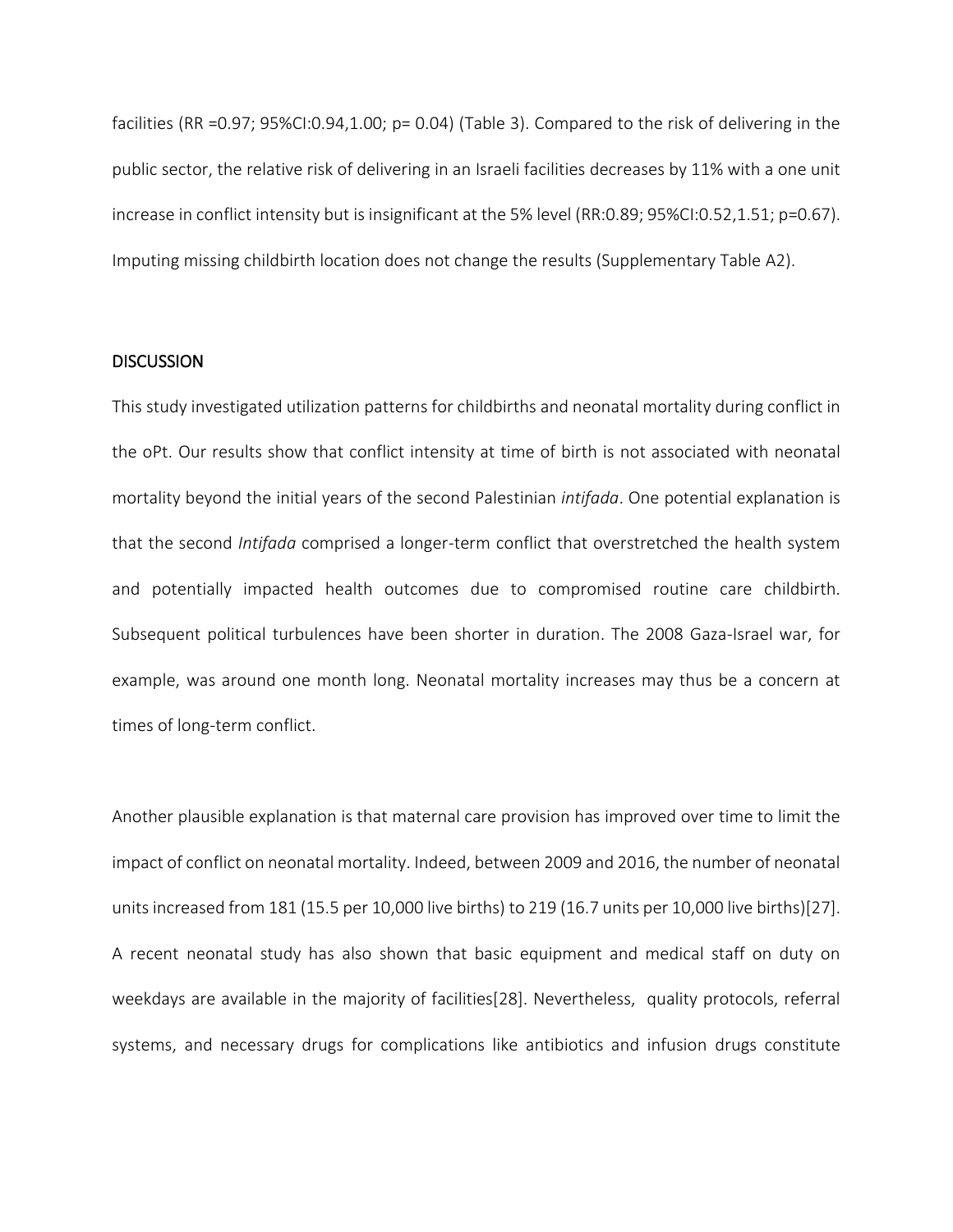shortages[28]. The suboptimal quality of care, particularly for complications, could be a potential explanation for neonatal mortality stalling in recent years.

Our study also shows that conflict at time of birth predicts shifts in service utilization from the private sector and NGOs to governmental facilities. These results suggest that women may be more likely to utilize closer facilities and free services during conflict. As the largest provider in the OPT, public facilities are presumably easier to access, and reaching them may be less restricted.

Our analysis presents a number of strengths. First, it is of direct policy relevance. Results suggest that childbirths concentrate in public facilities at times of conflict, which means that public facilities could focus on better preparedness for conducting a higher number of births during conflict. Our study builds on previous studies that link conflict to low birth weight and another study showing that increased conflict predicts a decline in C-section rates[10]. Second, our study combines information from multiple years, and we account for survey design issues and limitations with robustness checks. Our measure of conflict is an improvement of other specifications previously used in the literature, which used either the absolute number of casualties or the square root of the number of casualties [10,16], and thus allows for more straightforward interpretations. Furthermore, the response rate for the women's questionnaire in all years was very high (2004:97.6%, 2006:98.3, 2010:80%, 2014:95.7%). Finally, factors predicting neonatal survival in our analysis are congruent with previous findings[29,30,31].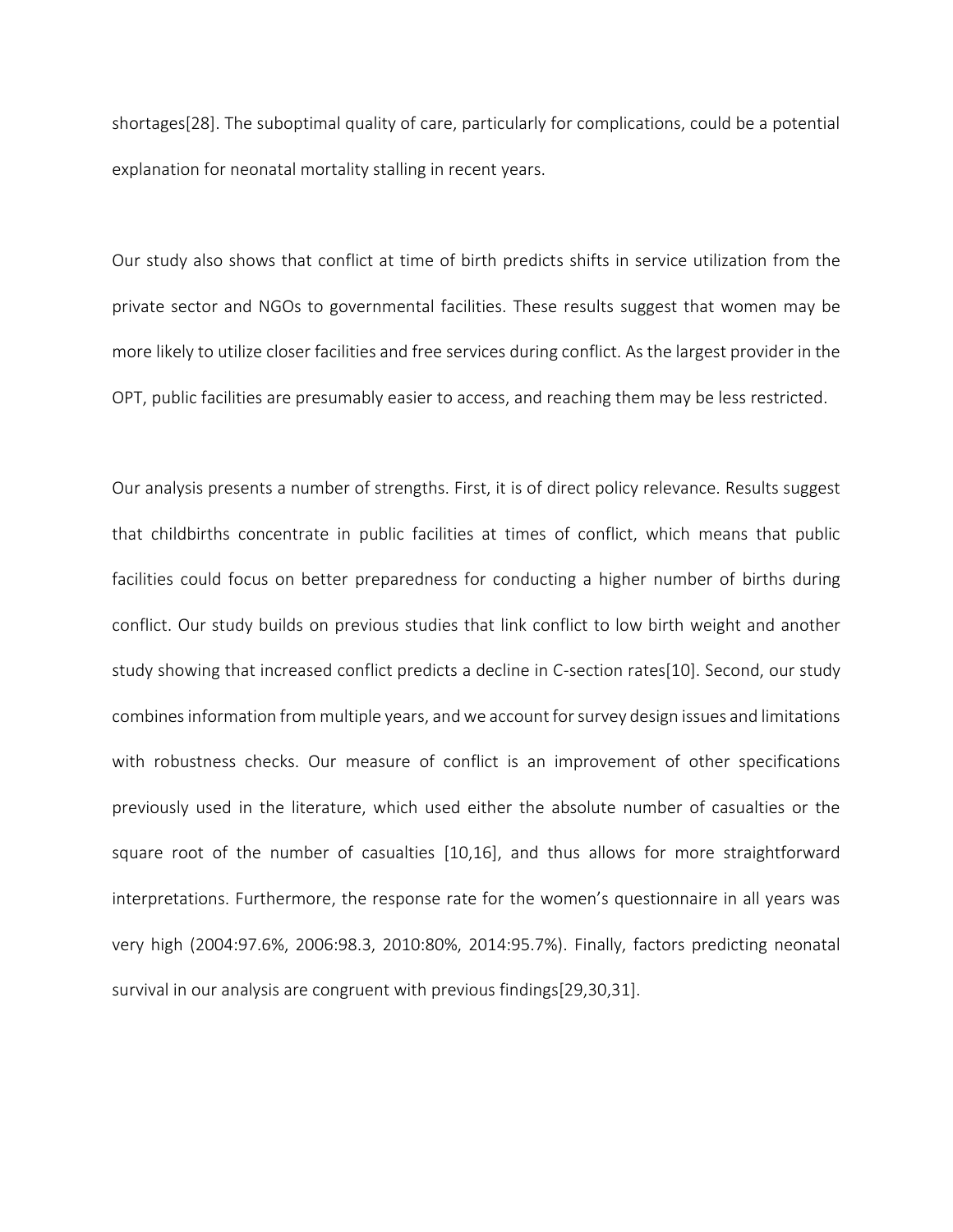Our work comes with several limitations. Our conflict measure does not account for other attributes of conflict such as checkpoints, border closures, curfews, and morbidities. Additionally, the limitation of geographical location of births in 2004 to sub-regions, did not allow measuring conflict intensity at the governorate level. Our study is at the country level, necessitating further assessments at sub-national levels where data would be available. Lastly, conflict intensity is an endogenous variable and thus our analysis precludes causal inference.

Future work could explore the relationship with other child health complications and use governorate-level data for stronger evidence. Assessing the hypothesis suggested for the shifts in utilization through focus groups can also build on the study results.

#### Author contributions

ZAS and TL developed the research question. ZAS led the study design and statistical analysis and wrote the manuscript. TL contributed to finalizing the manuscript.

#### Conflict of interest

The authors report no conflict of interest.

#### Funding

There was no funding for this research.

#### Acknowledgements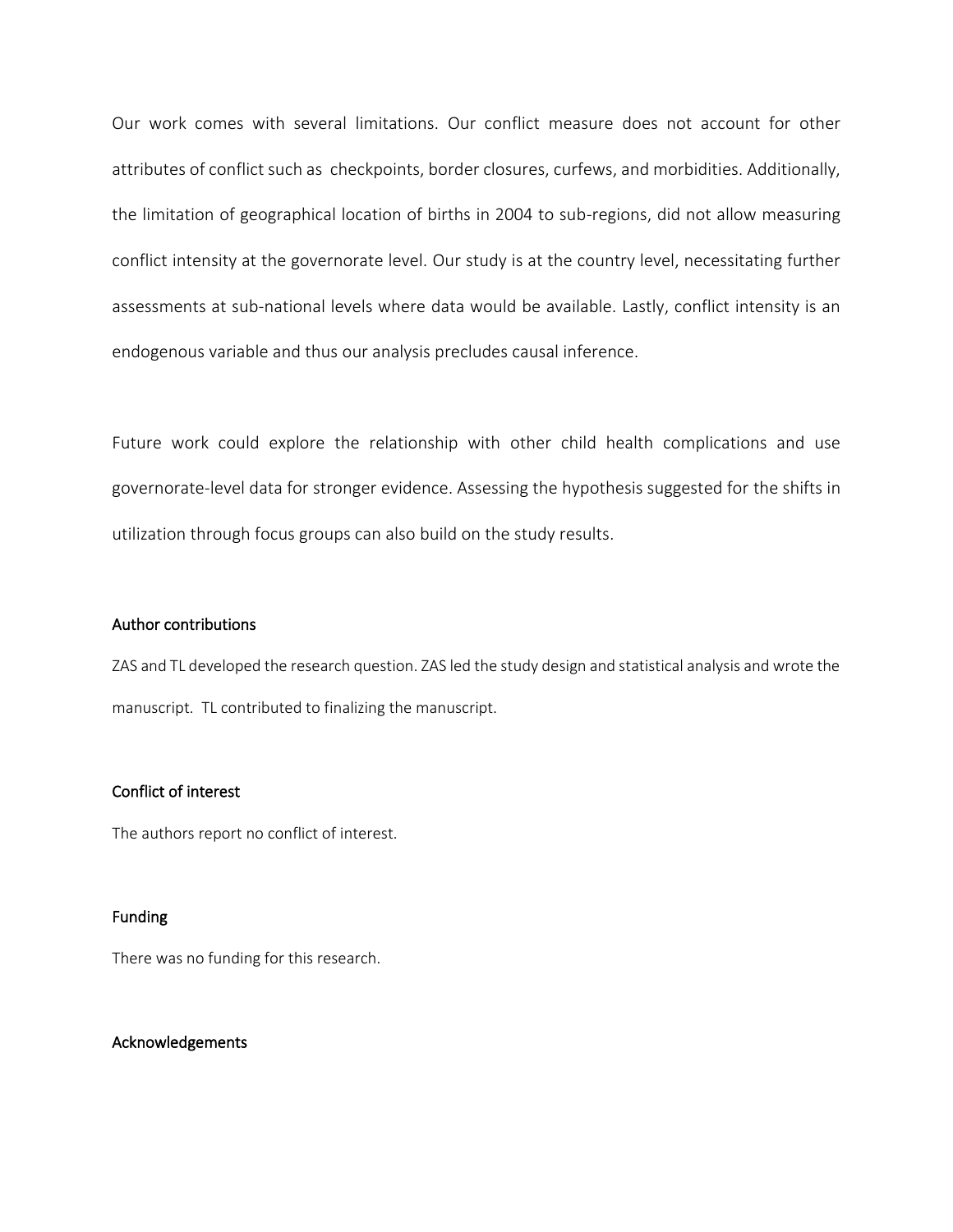The authors thank Professor Melani Cammett, Professor Jessica Cohen, Professor Stephane Verguet, Professor Margaret Kruk, Professor Sophie Witter, Shatha el Nakib and Eric Dunipace for providing feedback on the statistical analysis and/or the manuscript. Finally, the authors thank the Middle East Centre at London School of Economics and Political Science for facilitating the collaboration between the authors by hosting ZA Siam.

## Key points

- This study aimed to assess patterns in neonatal mortality and service utilization for childbirth in the Occupied Palestinian Territory during conflict.
- The analysis, which combined nationally representative surveys from multiple years, shows that conflict at time of birth predicts higher utilization of the public sector for childbirths.
- Results also show that conflict at birth does not predict neonatal mortality beyond 2004.
- Policy implications include greater preparedness for childbirths at the public sector during conflict.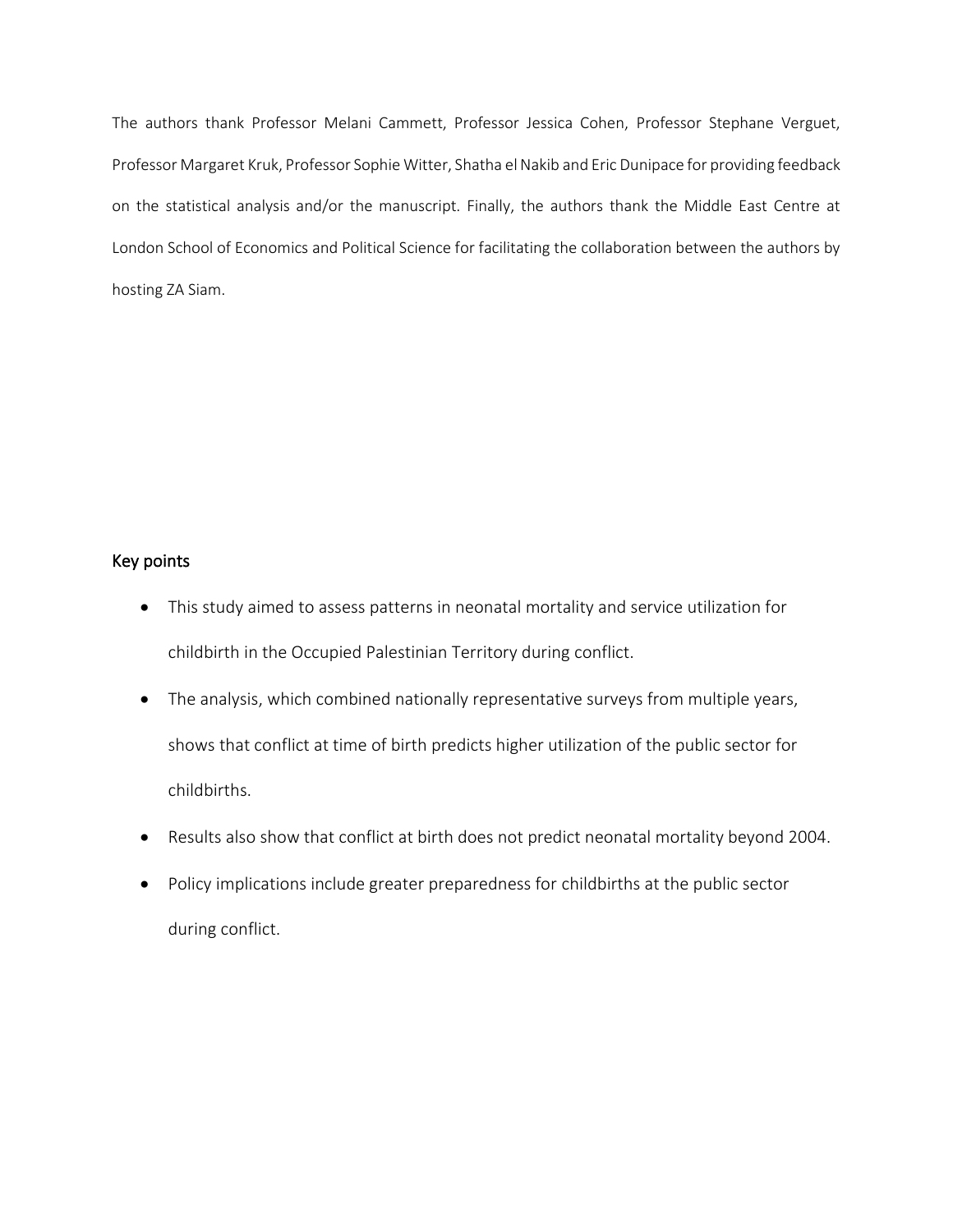## References

1 Balcells L, P. Justino P. Bridging Micro and Marco Approaches on Civil Wars and Political Violence: Issues, Challenges and the Way Forward. Journal of Conflict Resolution 2014; 58(8): 1343–59.

2 Bodalal Z, Agnaeber K, Nagelkerke N, et al. Pregnancy outcomes in Benghazi, Libya, before and during the armed conflict in 2011. East Mediterr Health J. 2014;20(3):175–80.

3 Araneta MR, Schlangen KM, Edmonds LD, et al. Prevalence of birth defects among infants of Gulf War veterans in Arkansas, Arizona, California, Georgia, Hawaii, and Iowa, 1989–1993. Birth Defects Research Part A: Clinical and Molecular Teratology. 2003;67(4):246-60.

4 Abushaban L, Al-Hay A, Uthaman B, et al. Impact of the Gulf war on congenital heart diseases in Kuwait. International Journal of Cardiology. 2004;93(2–3):157–62.

5 Arnetz B, Drutchas A, Sokol R, et al. 1991 Gulf War exposures and adverse birth outcomes. US Army Med Dep J 2013:58–65.

6 Makhseed M, el-Tomi N, Moussa MA, et al. Post-war changes in the outcome of pregnancy in Maternity Hospital, Kuwait. Med Confl Surviv 1996;12:154–67.

7 Skokić F, Muratović S, Radoja G. Perinatal and maternal outcomes in Tuzla Canton during 1992-1995 war in Bosnia and Herzegovina. Croat Med J 2006;47:714–21.

8 Pavlinac I, Marin A, Valić M, et al. Influence of the wars in Croatia and Bosnia and Herzegovina on the incidence and outcome of singleton premature births in the split university hospital. Open Med 2008;3:187–93.

9 DeJong J, Ghattas H, Bashour H*, et al*

Reproductive, maternal, neonatal and child health in conflict: a case study on Syria using Countdown indicators

*BMJ Global Health* 2017;2:e000302

10 Leone T, Alburez-Gutierrez D, Gandour R et al. Maternal and child health outcomes and intensity of conflict in the occupied Palestinian territory in 2000–14: a pseudo longitudinal analysis. The Lancet Special Issue. 2018; S48.

11 Newbrander, et al. Barriers to appropriate care for mothers and infants during the perinatal period in rural Afghanistan: A qualitative assessment. Glob Public Health.

12 Rahmani, Brekke Antenatal and obstetric care in Afghanistan – a qualitative study among health care receivers and health care providers. BMC Health Serv Res. 2013;13:166.

13 Giacaman R, et al. The limitations on choice: Palestinian women's childbirth location, dissatisfaction with the place of birth and determinants. Eur J Public Health. 2007;17(1):86–91.

14 Gopalan SS, Das A, Howard N. Maternal and neonatal service usage and determinants in fragile and conflict-affected situations: a systematic review of Asia and the Middle-East. *BMC Womens Health*.

2017;17(1):20. Published 2017 Mar 15. doi:10.1186/s12905-017-0379-x

15 DeJong J, Ghattas H, Bashour H*, et al*

Reproductive, maternal, neonatal and child health in conflict: a case study on Syria using Countdown indicators

*BMJ Global Health* 2017;2:e000302

16 Mansour H, Rees DI. Armed conflict and birth weight: Evidence from the al-Aqsa Intifada, Journal of Development Economics 2012; 99(1): 190-199.

17 Khashan AS, McNamee R, Abel KM, et al Rates of preterm birth following antenatal maternal exposure to severe life events: a population-based cohort study. Human Reproduction. 2009;24(2):429–437. 18 Class QA, Lichtenstein P, Langstrom N, et al. Timing of prenatal maternal severe life events and adverse pregnancy outcomes: A population study of 2.6 million pregnancies. Psychosomatic Medicine. 2011;73(3):234–241.